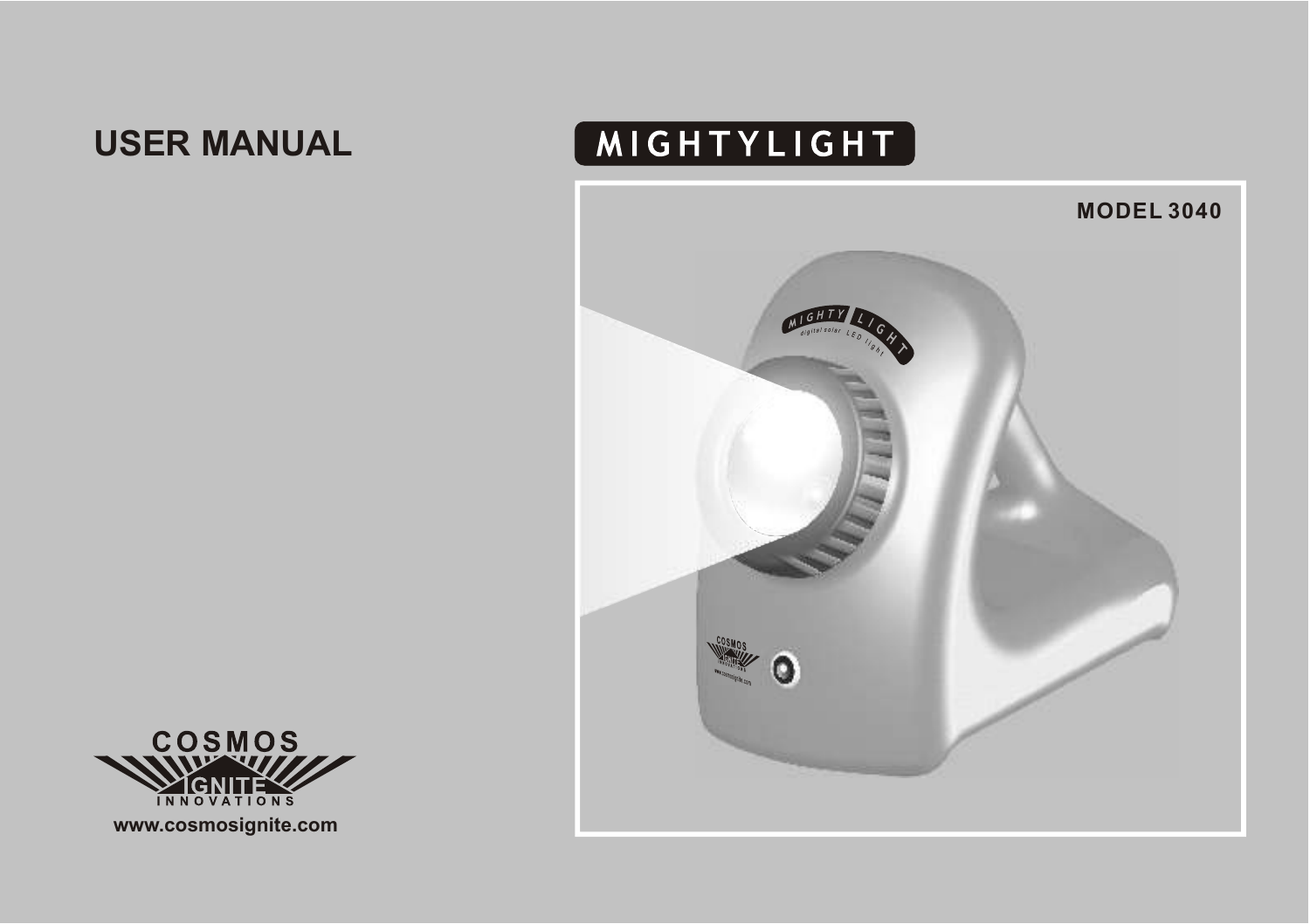# **Thank you**

for purchasing the MightyLight Solar powered '5 in 1' White LED Lantern.

You are now the proud owner of the latest technology, long life solar lantern that will give you years of high quality performance with daily cost savings.

MightyLight is an independent, reliable and durable light with multiple uses and settings for use in your home and outdoors. MightyLight is safe, pollution free and environment friendly.

### **Please read this manual before use, for optimal operation and maintenance**

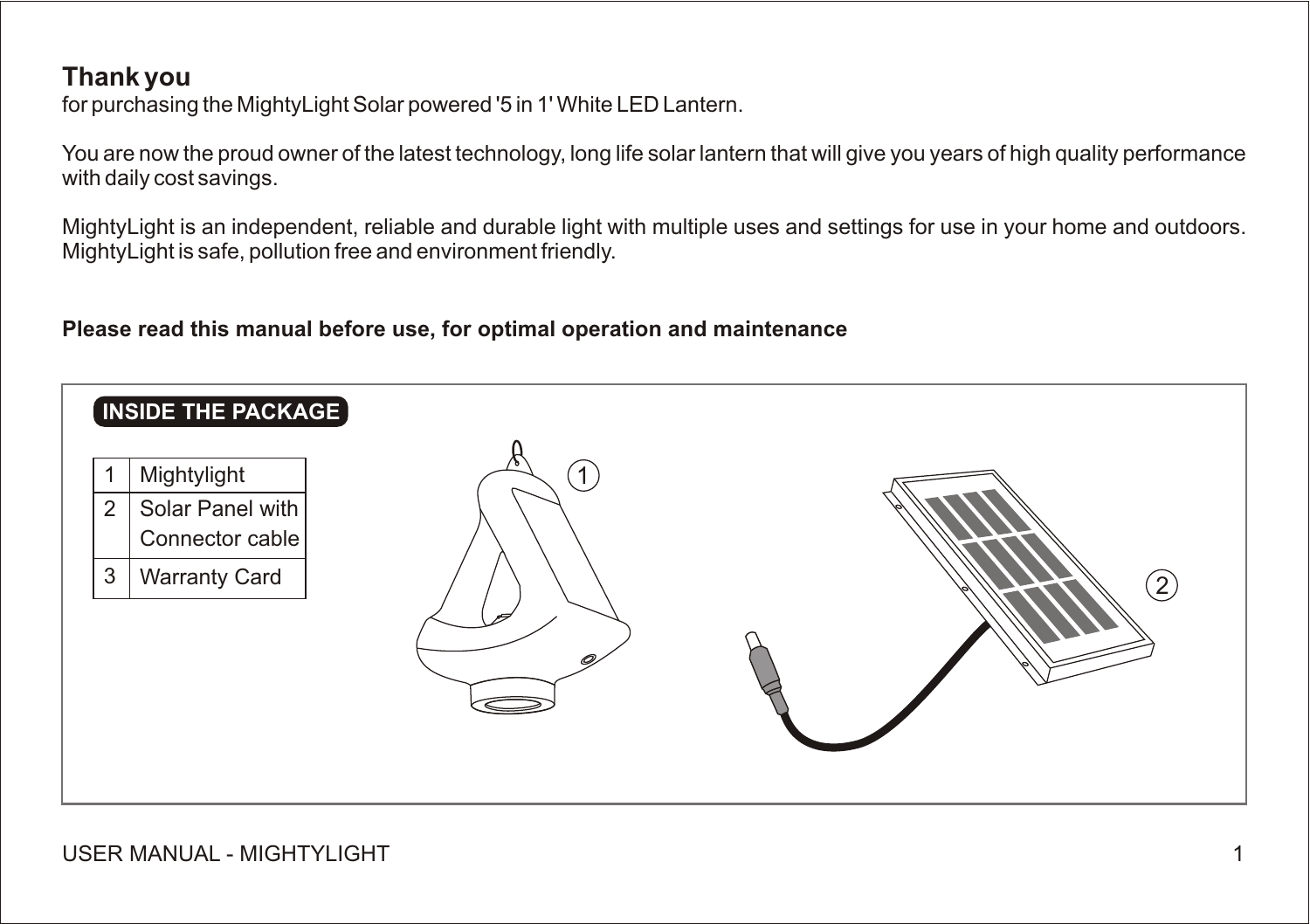# **PARTS OF YOUR '5 IN 1' MIGHTYLIGHT**



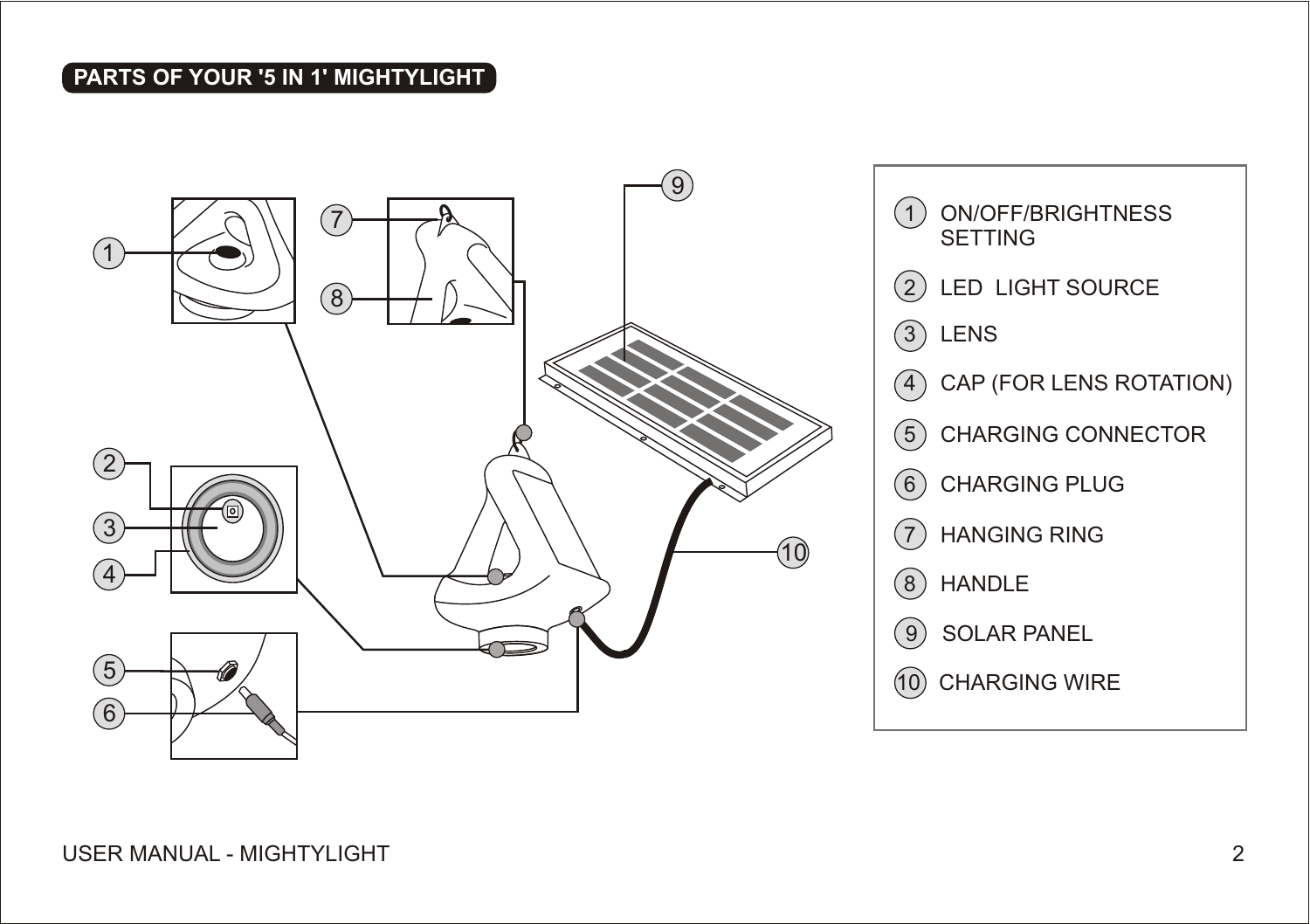# **USING & OPERATING YOUR '5 IN 1' MIGHTYLIGHT**







- **1 Ceiling Light:** Hang from the ceiling with 'Hanging Ring'
- **2 Wall Light:** Hang on a wall with 'Hanging Ring' on a nail
- **3 Mobile Light:** Hold the 'Handle' to use as mobile and carry anywhere
- **4 Focus Light:** Position the 'Lens' over the 'LED' by rotating the 'Cap' anticlockwise to have a strong focused light.
- **5 Wide-Angle Light:** Position the 'Lens' away from the 'LED' by rotating the 'Cap' clockwise to have dispersed light.



- **6** The '5 in 1' MightyLight has 3 modes of Light Brightness
	- **All Night Mode:** Press 'On/Off Switch' once to switch on the light in All Night Light mode. Use this setting for long duration.
	- **Normal Mode:** Press 'On/Off Switch' twice for Normal light Mode. Use this setting for general lighting.
	- **Super Bright Mode:** Pres 'On/Off Switch' thrice for Super Bright Light Mode. Use this setting for high brightness.



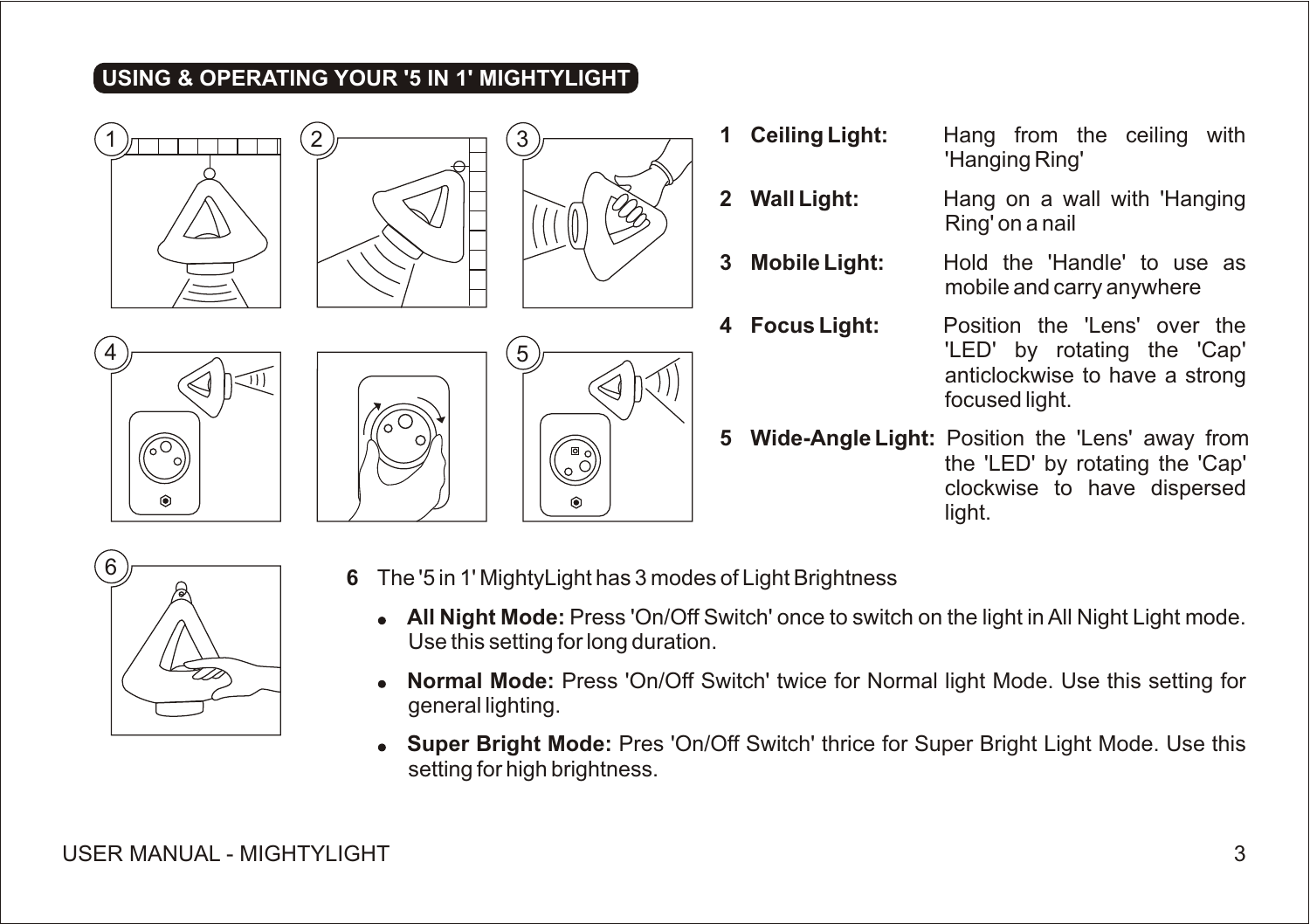#### **INSTALLING YOUR SOLAR PANEL**



Mount the Solar Panel securely on your roof or any other sunny place.

 $(2)$  Mount the Solar Panel at an angle -

If you are in the Northern hemisphere: Mount the Solar Panel facing South If you are in the Southern hemisphere: Mount the Solar Panel facing North

**Note:** Please check for optional angle for your specific country.

Connect 'Charging Plug' on the 'Charging Wire' from the 'Solar Panel' to the 'Charging Connector' on the light during the day to charge the light.

2 Charge your light for a full day

Pull out the 'Charging Plug' on the 'Charging Wire' for mobile use and carry the light anywhere.

### **CHARGING YOUR '5 IN 1' MIGHTYLIGHT**



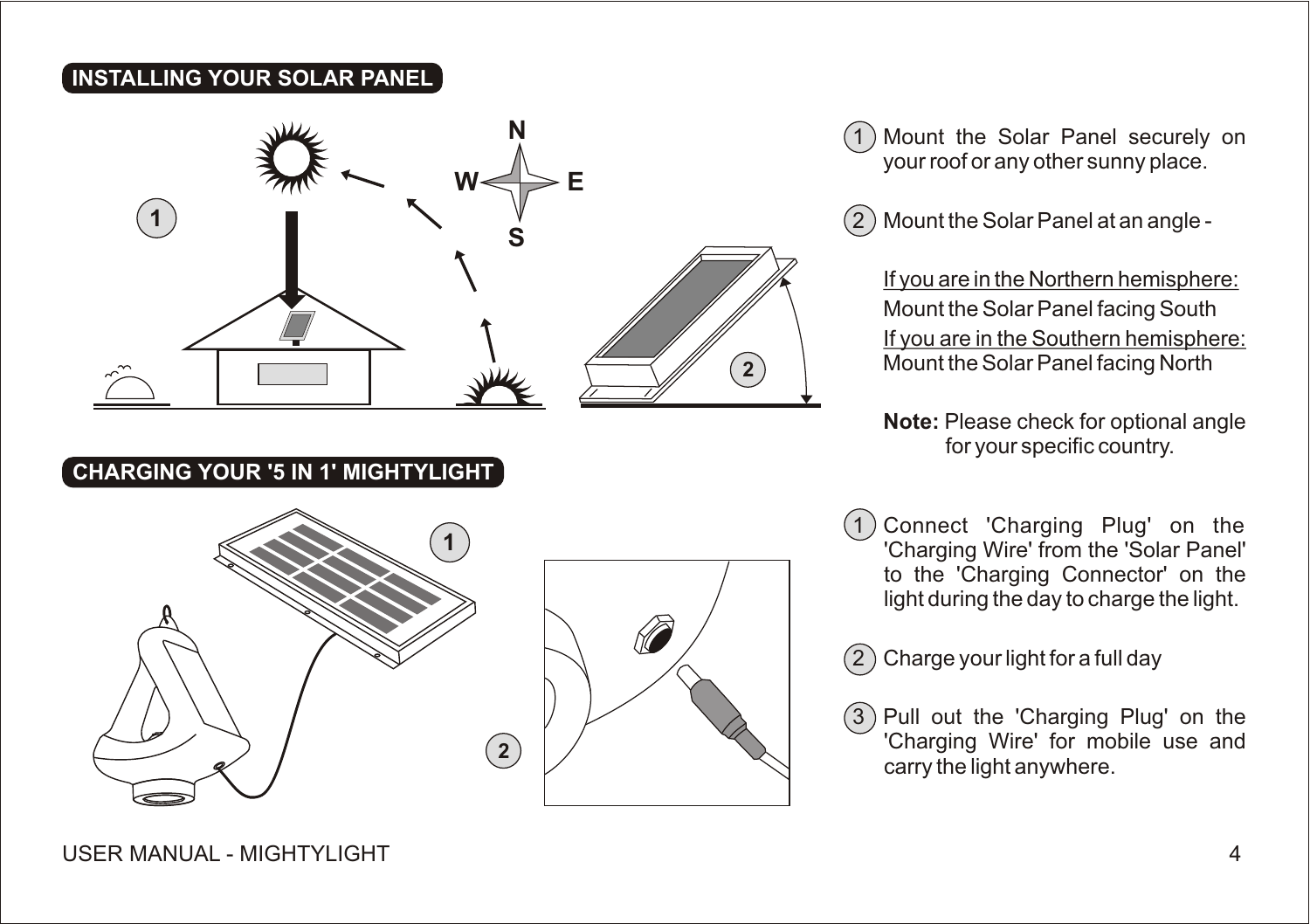# **HOW TO REPLACE BATTERY**





USER MANUAL - MIGHTYLIGHT 5



Open the cap with a sharp tool(e.g., screw driver) by putting the sharp edge behind the cap



Pull the battery out of the cover



Re-assemble the PCB-disc assembly and lens with LED positioned on top and fit into the body. Note that groove and cut should match as shown



3

Pull out the reflector, battery and PCB assembly from the body of Mightylight



Re-assemble the battery and PCB; then connect the 2 pin connector





Detach the 2 pin connector of battery from PCB; then detach the battery by unscrewing the PCB and battery assembly



Fit the lens and reflector so that the disc stopper comes below the disc lock

Fit the cap into the body by pressing it uniformly from all sides



6

2

Replace the old battery with new one

Detach the cap and glass disc from the assembly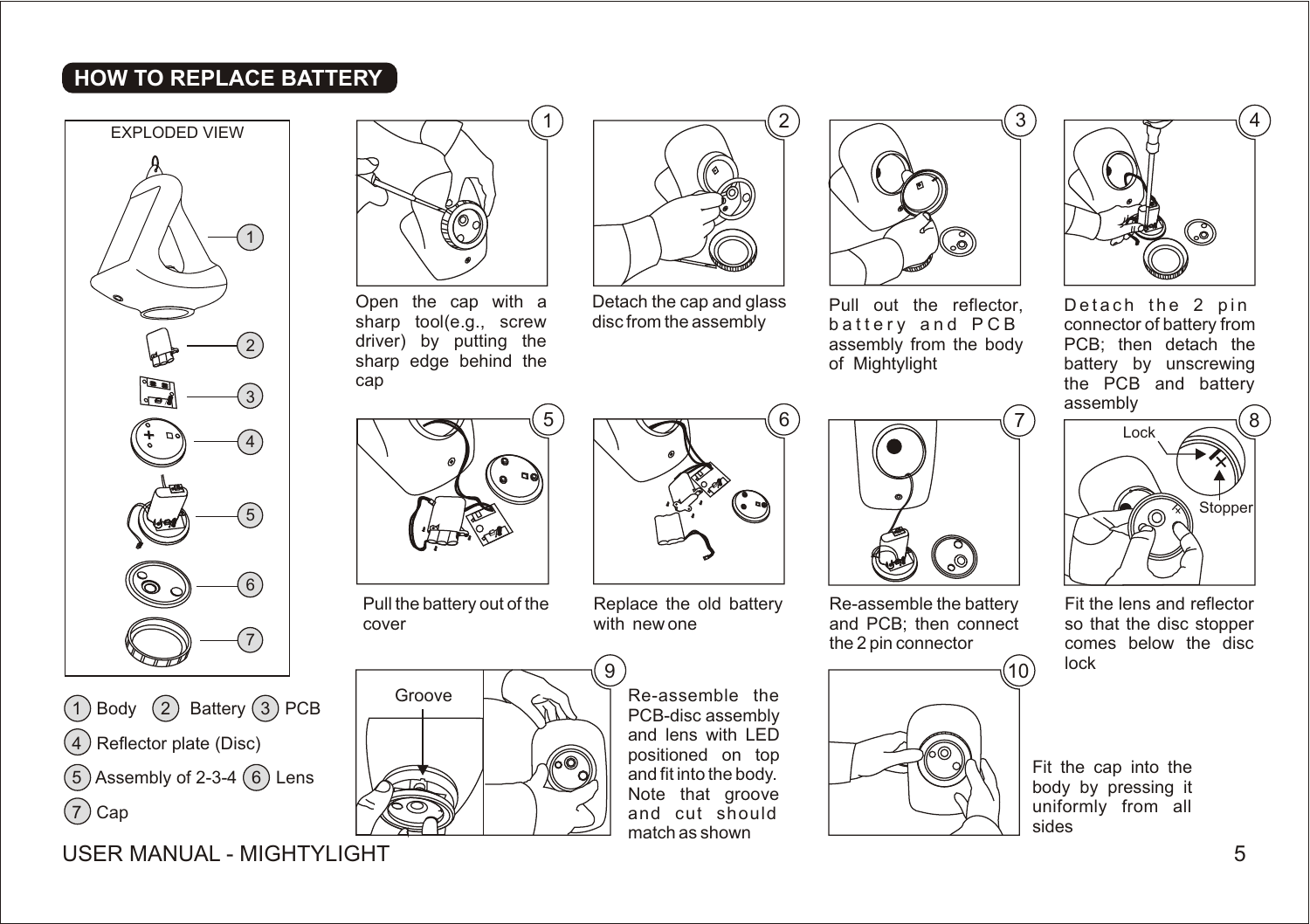#### **MAINTENANCE**

- 1. MightyLight is durable, reliable, strong and weatherproof.
- 2. Keep the 'Lens' & 'Solar Panel' clean. Use soft cloth to wipe and prevent scratches.
- 3. Use only specified re-chargeable batteries when battery change is required. Seek assistance if required.

#### **UNDERSTANDING**

Light duration depends on the charging hours and light setting used:

- Light duration is longer when charged on sunny day and less on a cloudy day.
- Light duration is about 3 times longer on All Night mode than on Super Bright mode.
- Light duration is longer when battery is new.
- Light duration is longer when 'Solar Panel' is clean & unscratched.
- Light should be switched off when charging during the day.

# **TROUBLE SHOOTING**

- 1 **Light does not turn on :** Batteries are discharged. Recharge to turn on the light.
- 2 **Light goes off after short time :** Batteries are not fully charged.
	- Check that the light is being properly charged.
	- Check that the Solar Panel is properly installed.
- 3 **Light does not come on even after proper charging :** Batteries need to be changed. Replace with new battery pack.

### **SPECIFICATION**

**Weight:** 1250 grams / package (approx.)

#### **Components:**

Batteries : 3.6V 2000/2100/2300/2500 mAh NiMH Rechargeable

: 24 Months optimal life (depending on usage)

Solar Panel : 2.5W min., 4.75 V

Light Source: 1W White LED lamp

USER MANUAL - MIGHTYLIGHT